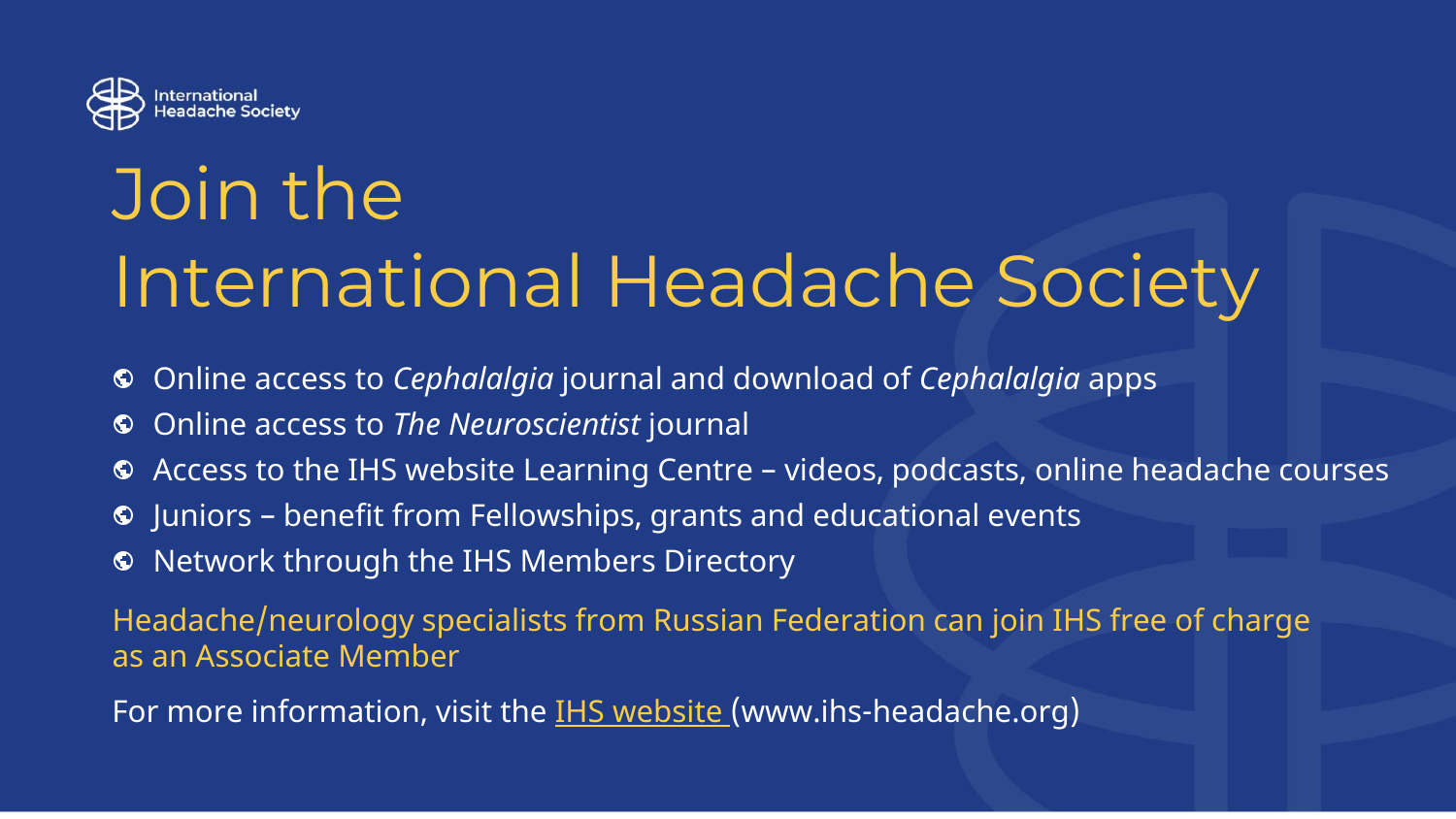

## Join the International Headache Society

Associate Membership country eligibility

Afghanistan, Albania, Algeria, Angola, Armenia, Azerbaijan, Bangladesh, Belarus, Belize, Benin, Bhutan, Bolivia, Bosnia and Herzegovina, Botswana, Bulgaria, Burkina Faso, Burundi, Cambodia, Cameroon, Cape Verde, Central African Republic, Chad, China, Colombia, Comoros, Congo (Democratic Republic), Congo (Republic), Cote d'Ivoire, Croatia, Cuba, Djibouti, Dominican Republic, East Timor, Ecuador, Egypt, El Salvador, Equatorial Guinea, Eritrea, Ethiopia, Fiji, Gabon, Gambia, Georgia, Ghana, Grenada, Guatemala, Guinea, Guinea-Bissau, Guyana, Haiti, Honduras, India, Indonesia, Iran, Iraq, Jamaica, Jordan, Kazakhstan, Kenya, Kiribati, Korea (Democratic Republic), Kosovo, Kyrgyzstan, Laos, Latvia, Lesotho, Liberia, Lithuania, Macedonia, Madagascar, Malawi, Maldives, Mali, Marshall Islands, Mauritania, Mauritius, Micronesia (Fed Sts), Moldova, Mongolia, Montenegro, Morocco, Mozambique, Myanmar, Namibia, Nepal, Nauru, Nicaragua, Niger, Nigeria, Pakistan, Palau, Panama, Papua New Guinea, Paraguay, Peru, Philippines, Romania, Russian Federation, Rwanda, St Kitts and Nevis, St Lucia, St Vincent and the Grenadines, Samoa, Sao Tome and Principe, Senegal, Serbia, Seychelles, Sierra Leone, Solomon Islands, Somalia, Sri Lanka, Sudan, Suriname, Swaziland, Syria, Tajikistan, Tanzania, Thailand, Togo, Tokelau, Tonga, Tunisia, Turkmenistan, Tuvalu, Uganda, Ukraine, Uzbekistan, Vanuatu, Vietnam, West Bank and Gaza, Yemen Republic, Zambia, Zimbabwe